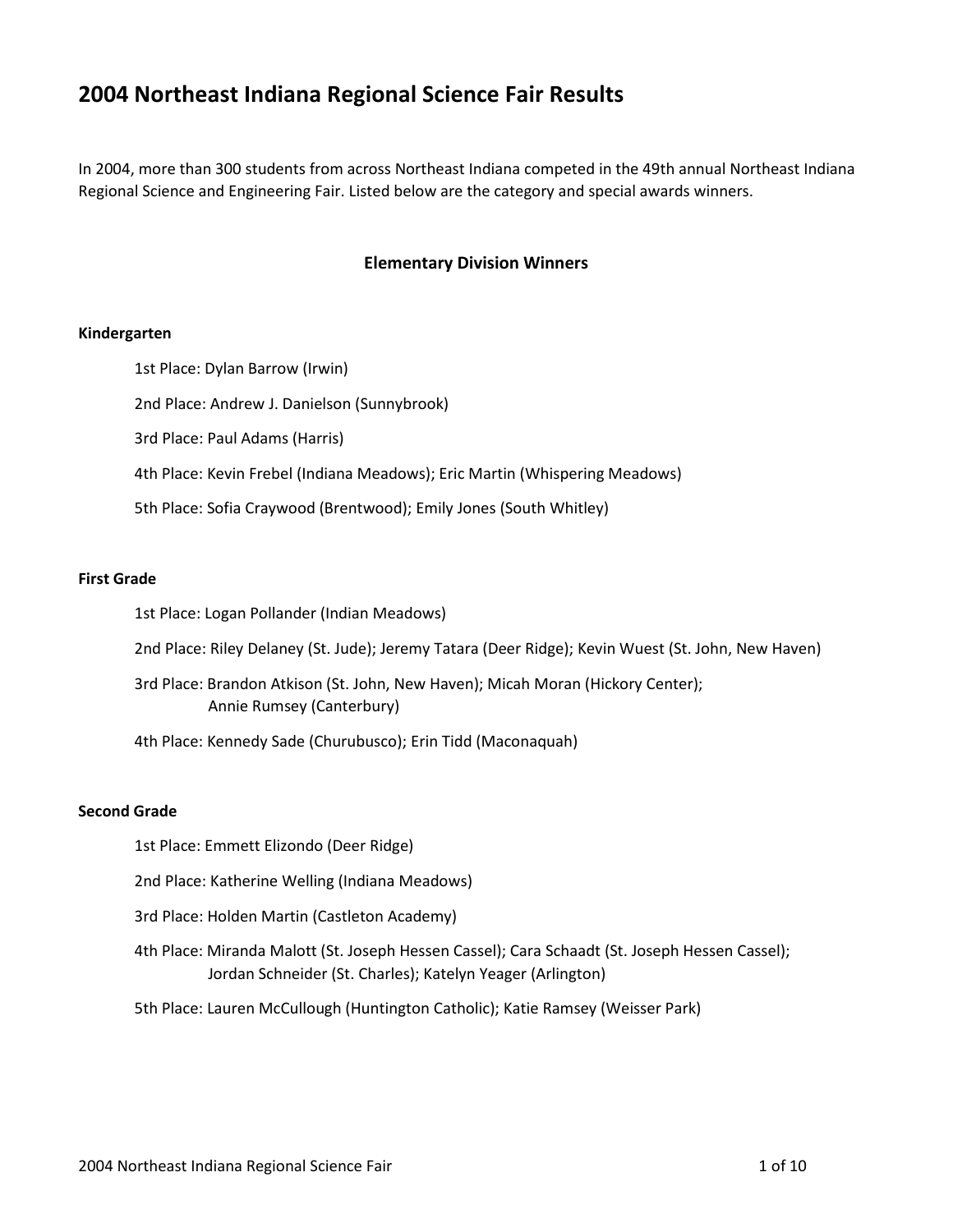#### **Third Grade**

1st Place: Anna Tatara (Deer Ridge) 2nd Place: Andrew Crawford (Aboite); Benjamin Toenges (St. Jude) 3rd Place: Zach Miller (St. John, New Haven); Rachel Towle (Ossian) 4th Place: Grayson Bastin (Aboite); Christian Meintel (Whispering Meadows) 5th Place: Peter Klopfenstein (Weisser Park)

#### **Fourth Grade**

1st Place: Joe Janizek (Deer Ridge)

2nd Place: Jodie Goodman (Canterbury); Hunter Martin (Castleton Academy); Ethan Welch (St. Charles)

3rd Place: Hannah Johnson (Canterbury); Ciara Lasater (Perry Hill); Jesse Yoder (Perry Hill)

4th Place: Anna Kinder (Croninger)

5th Place: Ben Kasting (St. Vincent de Paul); David Voirol (St. Vincent de Paul)

#### **Fifth Grade**

1st Place: Zachary Jones (South Whitley)

2nd Place: Elisabeth Bell (Grace Academy); Jennifer Thystrup (North Webster)

3rd Place: Shelby Ditto (Covington); Mike Gloudemans (St. Vincent de Paul); Lisa McLellan (Perry Hill); Marshall Nill (St. Vincent de Paul); Amanda Vankoski (Covington)

4th Place: Amber Gilbert (Ossian); Danny Koehl (St. Vincent de Paul); Bailey Shear (Sharp Creek)

# **Special Award Winners - Elementary Division**

Arthur W. Freidel Most Promising Young Scientist Award - \$100 Savings Bond

Joe Janizek (Deer Ridge)

City of Fort Wayne Utilities and Solid Waste Management Award - Engraved Plaque

Katherine Welling (Indian Meadows)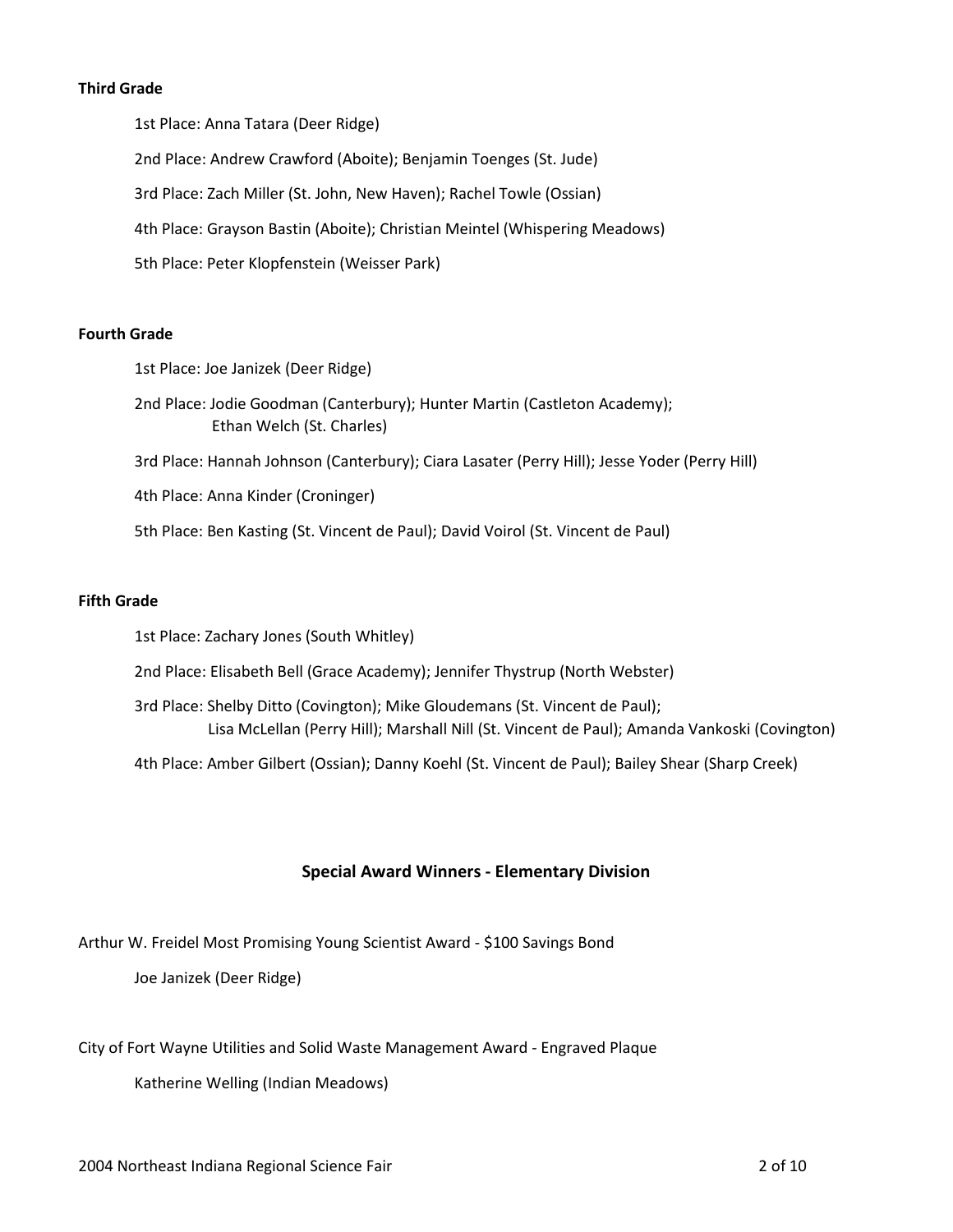Discovery Young Scientist Challenge - Certificate and Pin

Zachary Jones (South Whitley)

Eastman Kodak Award - Photo Kit and Certificate Lucas Doehrman (Croninger)

Fox Island Allliance - Membership, Certificate and \$25 Cash Award Jeremy Tatara (Deer Ridge)

Friedel Directors Award - \$50 Cash Award Kindergarten: Dylan Barrow (Irwin) First Grade: Loagan Pollander (Indian Meadows) Second Grade: Emmett Elizondo (Deer Ridge) Third Grade: Anna Tatara (Deer Ridge) Fourth Grade: Joe Janizak (Deer Ridge) Fifth Grade: Zachary Jones (South Whitley)

IPFW Department of Chemistry - Book Awards Kelsey Foster (Whispering Meadows); Brittany Gayheart (Holland) Joe Janizek (Deer Ridge); Jeremy Tatara (Deer Ridge)

Linda Balthaser Healthy Living/Healthy Planet - Book and \$50 Savings Bond Benjamin Koch (Forest Park); Katherine Welling (Indian Meadows); Anna Kinder (Croninger); Jennifer Thystrup (North Webster)

Little River Wetlands Project - Gift Certificate to Science Central Mike Gloudemans (St. Vincent de Paul); Marshall Nill (St. Vincent de Paul)

Little River Wetlands Project, Honorable Mention - Certificate Benjamin Toenges (St. Jude)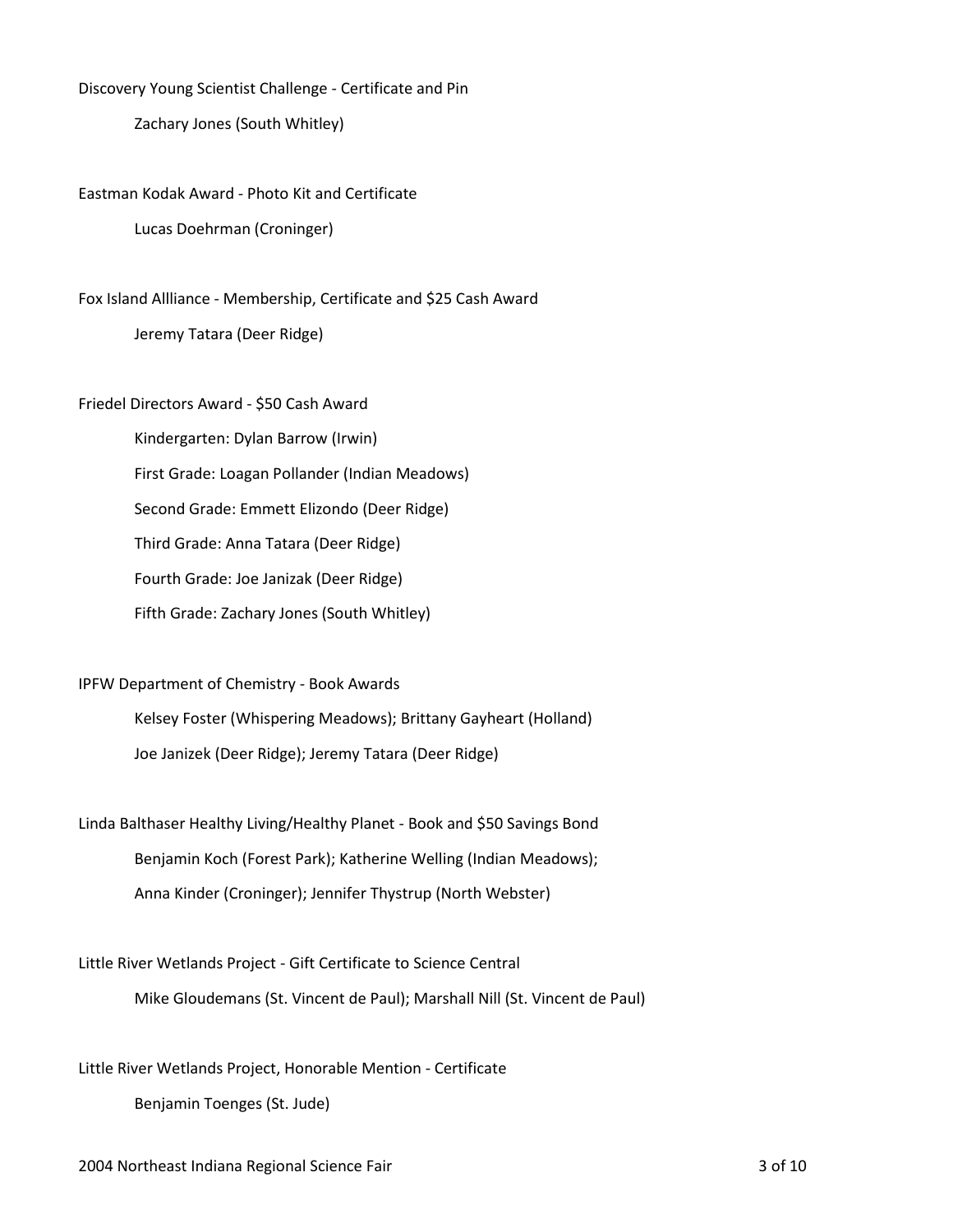Purdue University School of Agriculture - Certificate

Jennifer Thystrup (North Webster)

Society of Automotive Engineers, Engineering Project - \$35 Cash Award Lindsay Crawford (Aboite); Dakota Salway (Pleasant Center)

William Joseph Gabet Award for Best Use of Math or Computers - \$25 Cash Award Derek Gloudemans (St. Vincent de Paul)

# **Junior Division Winners**

#### **Behavioral and Social Sciences**

1st Place: Sarah Kusisto (Summit) 2nd Place: Elizabeth Brames (St. John, New Haven); Alec Green (St. Charles); Anna Russett (St. Charles) 3rd Place: Kristen Barker (Bellmont) 4th Place: Austin Edwards (Churubusco)

### **Botany**

1st Place: Brendan Berghoff (St. Jude)

# **Chemistry**

1st Place: Christian Kraegel (Emmaus Lutheran) 2nd Place: Marty Coolidge (St. Charles); Dane Okelshen (St. Jude) 3rd Place: Andreah Dillon (St. Jude)

#### **Engineering**

1st Place: Mary Kohrman (St. John, New Haven)

2nd Place: Scott Nill (Canterbury)

3rd Place: Lance Coil (Bellmont); Drew Westrick (St. Vincent de Paul)

4th Place: Amanda Huffman (St. John, New Haven); Mary Kenney (Bellmont)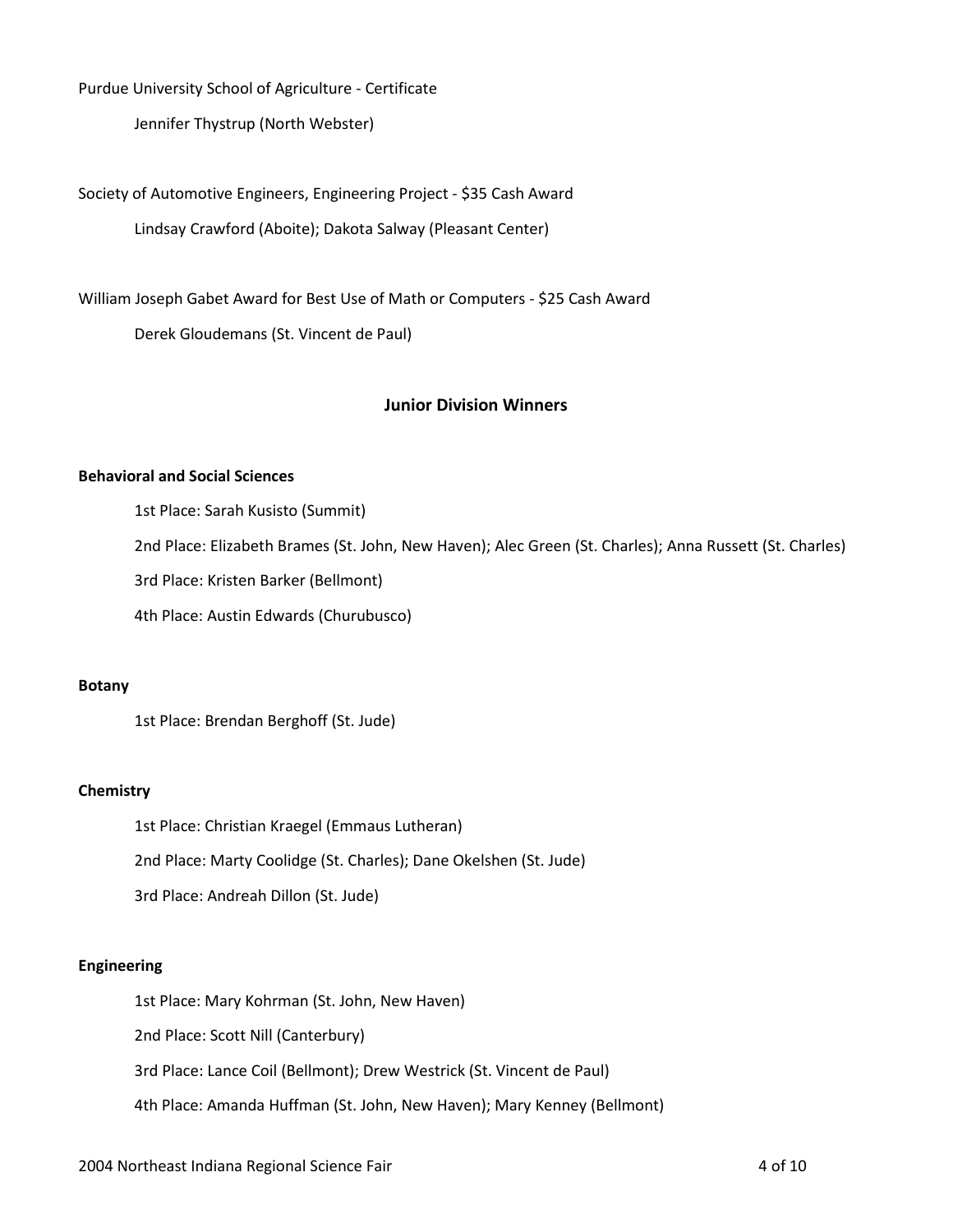#### **Environmental Sciences**

1st Place: Emily Ehlerding (Wyneken Memorial) 2nd Place: Gus Steigmeyer (Canterbury) 3rd Place: Taylor Luebke (St. Charles) 4th Place: David Berning (Wyneken Memorial); Christina Millhouse (St. John, New Haven)

#### **Medicine and Health**

1st Place: Ashley Black (Maconaquah)

2nd Place: Rachelle Buuck (Wyneken Memorial)

#### **Microbiology**

1st Place: Joy Hines (Orchard Day School)

2nd Place: Asha Goings (Huntington Catholic)

#### **Physics**

1st Place: Thaddeus Morken (St. Vincent de Paul)

2nd Place: Thomas Doehrman (St. Vincent de Paul); Jennifer Leszcynski (St. John, New Haven)

3rd Place: Ryan Myers (St. Vincent de Paul)

4th Place: Paul Drier (Wyneken Memorial)

5th Place: Ryan Armstrong (Canterbury)

#### **Zoology**

1st Place: Sean Gillespie (St. Charles)

2nd Place: Kenlyn Peters (Canterbury)

#### **Team Projects**

1st Place: Miranda Ettinger & Moriah Wirebaugh (Lakeview)

2nd Place: Celia Grundman & Carin Smith (Summit)

3rd Place: Margaret Distler & Cortney Stace (Woodside); Kaitlin Driscoll & Brittany Druge (Sharp Creek)

4th Place: Erin Coppes & Kelsey Sheller (Lakeview); Ashlie Montel & Emily Newport (Lakeview); Alecia Derion & Tasha Lees (Maconaquah)

5th Place: Thomas Friddle & Zach Tucker (Lakeview)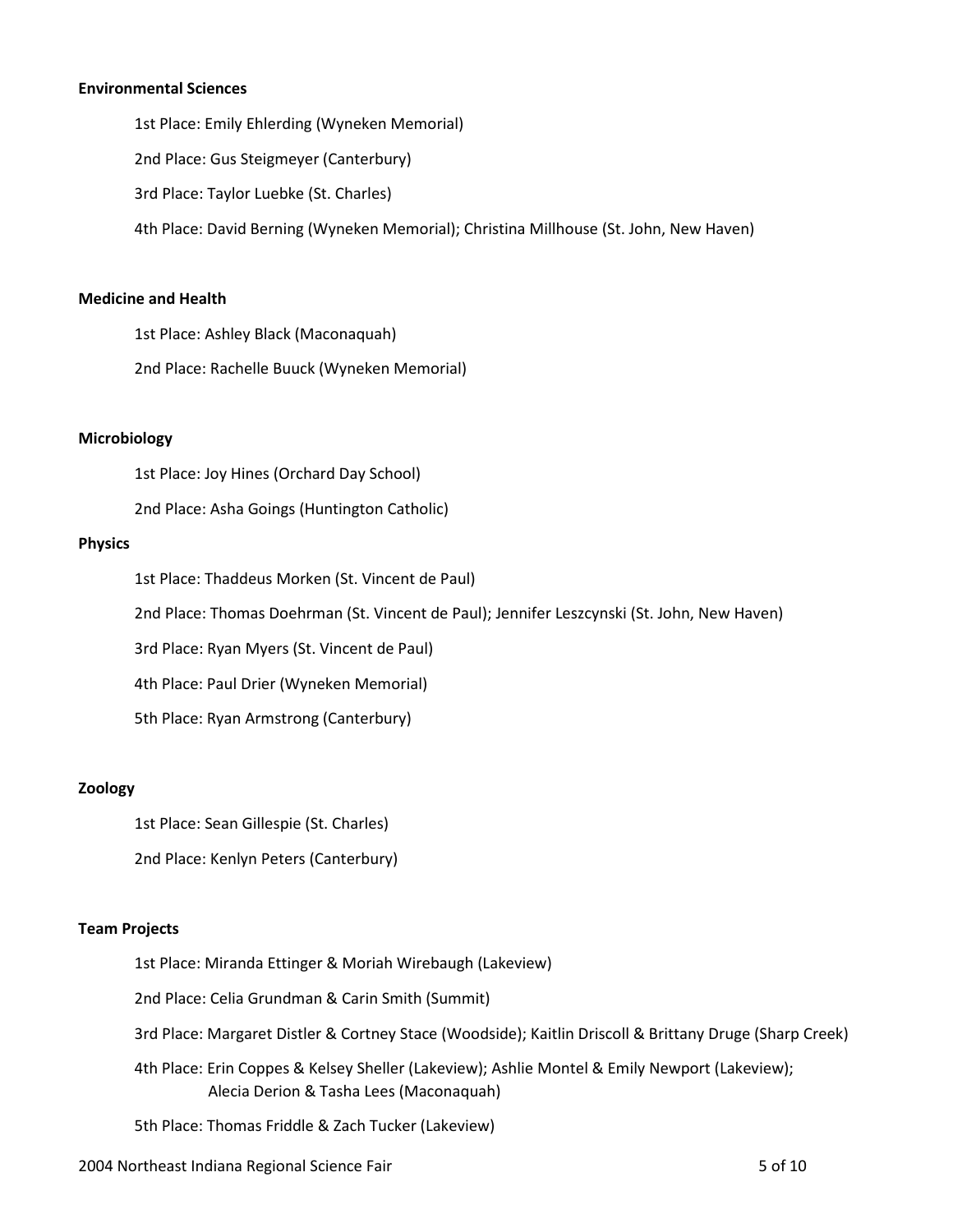# **Senior Division Winners**

### **Chemistry**

1st Place: Jason Leung (Homestead)

2nd Place: Jonathon Danielson (Sunnybrook)

# **Engineering**

1st Place: Jonathan Bell (Snider)

# **Environmental Sciences**

1st Place: Abigail Hines (Orchard Day School)

## **Medicine and Health**

1st Place: Zafar Sayed (Homestead)

## **Zoology**

1st Place: Neha Chauhan (Snider)

# **Team Projects**

1st Place: Kevin Adamczyk and Andrew Krause (Homestead)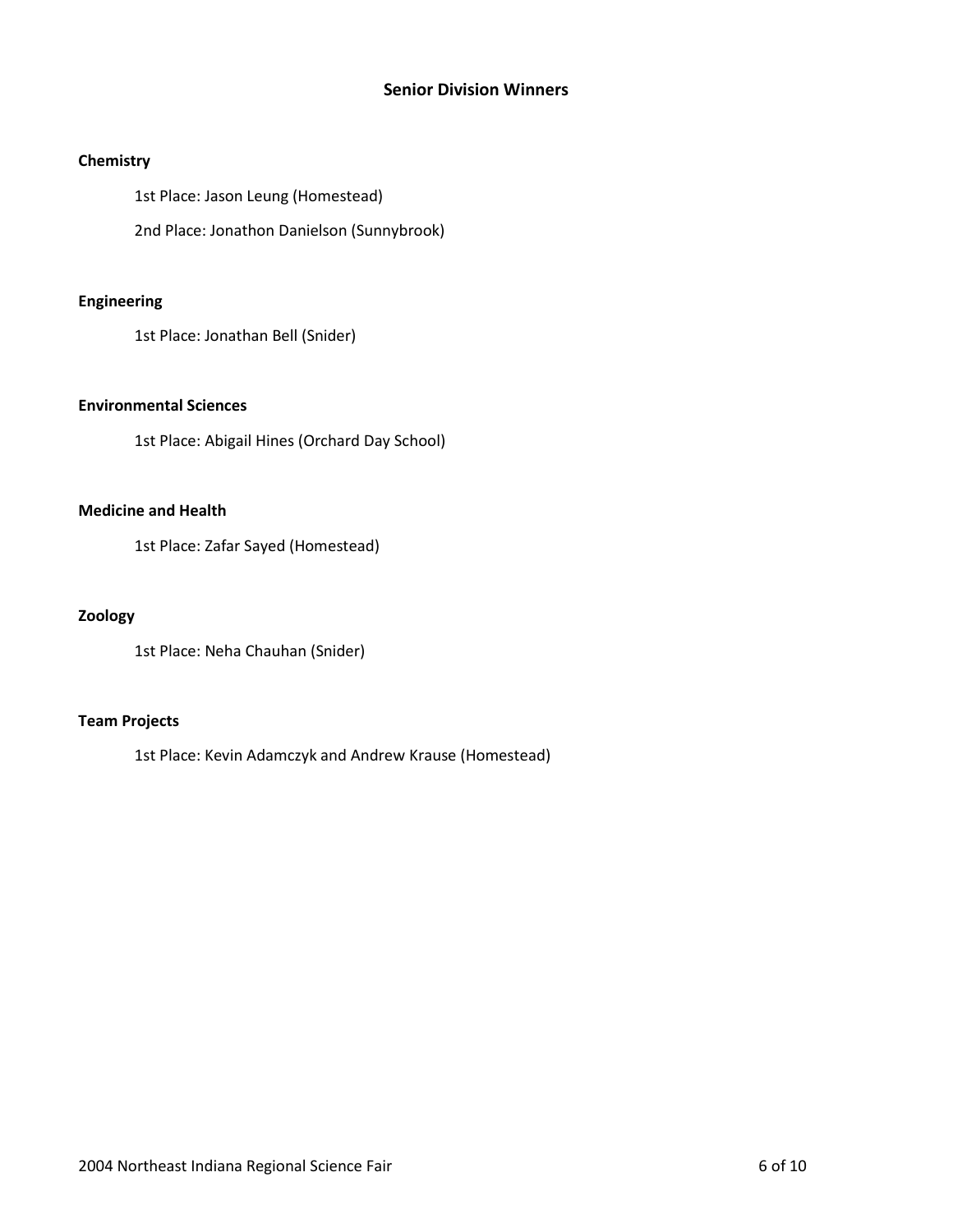# **Special Award Winners - Junior and Senior Divisions**

Representatives to International Science and Engineering Fair - Portland, OR Jonathan Bell (Snider); Abigail Hines (Orchard Day School)

Junior Representatives to Hoosier State Science and Engineering Fair Joy Hines (Orchard Day School); Sarah Kusisto (Summit); Thaddeus Morken (St. Vincent de Paul)

Senior Representatives to Hoosier State Science and Engineering Fair Jonathan Bell (Snider); Neha Chauhan (Snider); Abigail Hines (Orchard Day School); Jason Leung (Homestead); Zafar Sayed (Homestead)

American Chemical Society - \$75 Cash Award and Invitation to Annual Dinner Meeting Christian Kraegel (Emmaus Lutheran): Jason Leung (Homestead)

American Meteorological Society - Certificate

Margaret Distler (Woodside); Cortney Stace (Woodside)

ASM International Foundation - Certificate and Medallion

Mary Kohrman (St. John, New Haven)

Association for Women Geoscientists - Certificate

Emily Ehlerding (Wyneken Memorial)

City of Fort Wayne Utilities and Solid Waste Management Award - Engraved Plaque

Neha Chauhan (Snider); Emily Ehlerding (Wyneken Memorial)

CTS Corporation - Cash Awards

Mary Kohrman (St. John, New Haven) - \$25;

Scott Nill (Canterbury) - \$50;

Jonathan Bell (Snider) - \$75

2004 Northeast Indiana Regional Science Fair 7 of 10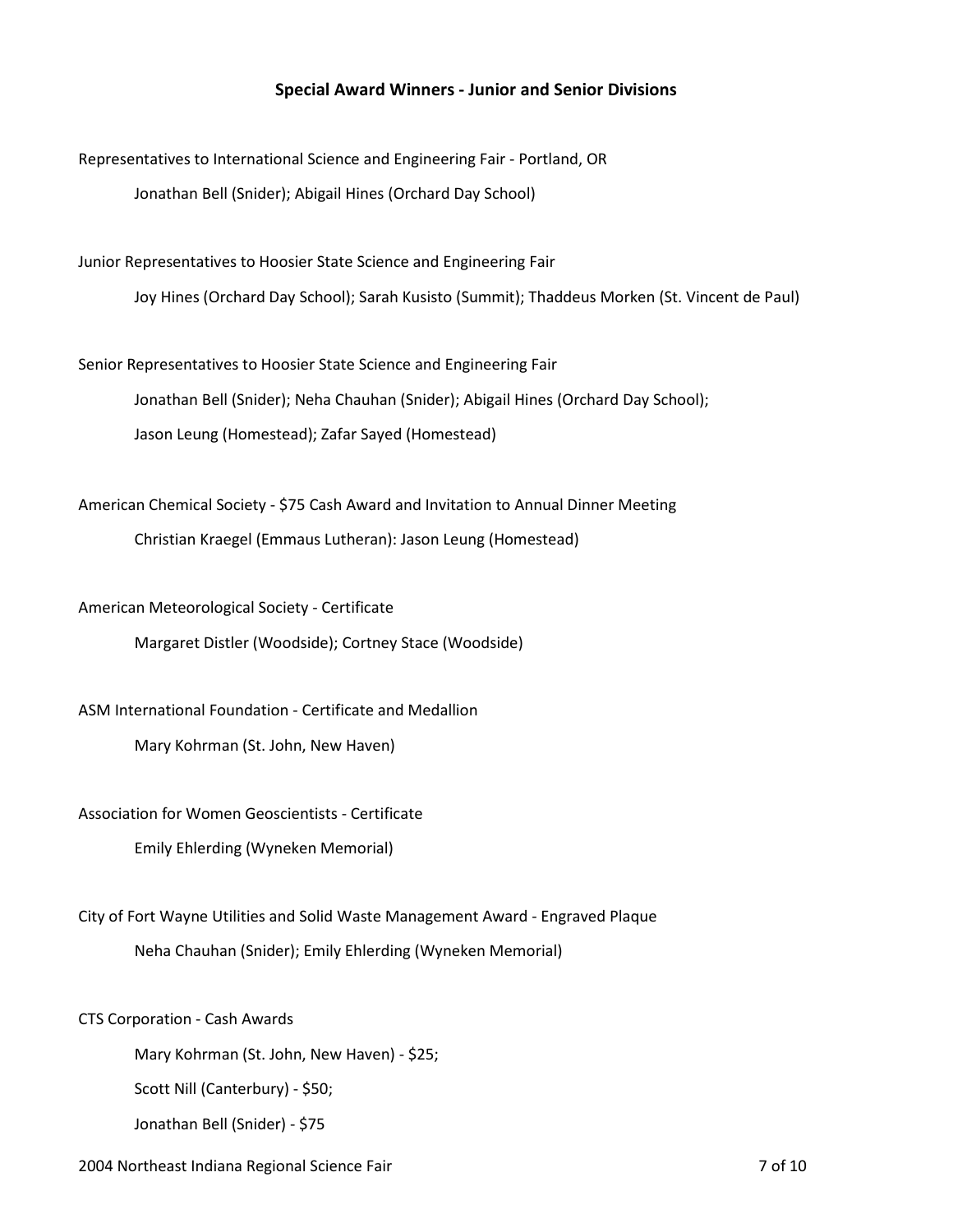Discovery Young Scientist Challenge - Certificate and Pin

Ashley Black (Maconaquah); Emily Ehlerding (Wyneken Memorial);

Sean Gillespie (St. Charles); Joy Hines (Orchard Day School); Sarah Kusisto (Summit); Thaddeus Morken (St. Vincent de Paul)

Fox Island Alliance - Membership, Certificate and \$25 Cash Award

Abigail Hines (Orchard Day School); Christin Millhouse (St. John, New Haven)

Intel Excellence in Environmental Health and Safety - Certificate and \$200 Cash Award

Abigail Hines (Orchard Day School)

International Society for Optical Engineering - Certificate

Thaddeus Morken (St. Vincent de Paul)

#### IPFW Department of Biology - Books

Kenlyn Peters (Canterbury)

#### IPFW Department of Geosciences - Books

Davind Berning (Wyneken Memorial); Marty Coolidge (St. Charles); Emily Ehlerding (Wyneken Memorial); Taylor Luebke (St. Charles); Krista Miller (Bellmont); Dane Okelshen (St. Jude); Gus Steigmeyer (Canterbury)

#### IPFW Department of Physics - Books

Thomas Doehrman (St. Vincent de Paul); Thaddues Morken (St. Vincent de Paul); Jennifer Leszcynski (St. John, New Haven); Ryan Myers (St. Vincent de Paul)

#### IPFW Department of Psychology - \$20 Borders Gift Certificate

Sarah Kusisto (Summit)

#### IPFW Science Scholars Award for Best 12th Grade Project - \$500 IPFW Scholarship

Neha Chauhan (Snider); Zafar Sayed (Homestead)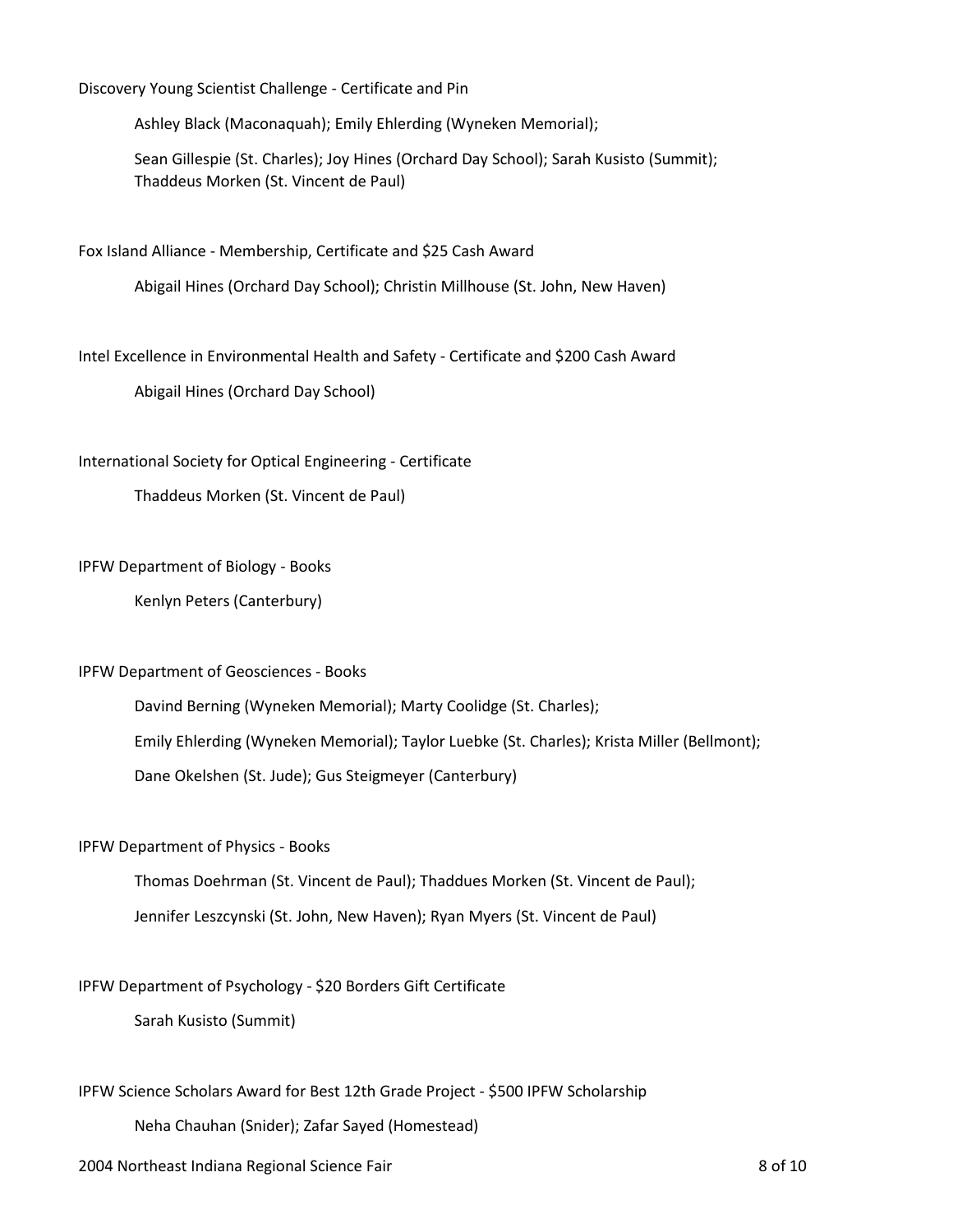Isaac Knapp District Dental Society Award - \$50 Cash Award and Certificate Asha Goings (Huntington Catholic)

Linda Balthaser Healthy Living/Healthy Planet Award - Book and Savings Bond Award Joy Hines (Orchard Day School); Gus Steigmeyer (Canterbury) - \$75 Abigail Hines (Orchard Day School); Zafar Sayed (Homestead) - \$100

Lions Club International Sub-District 25-B Environmental Merit Award Junior 1st Place: Gus Steigmeyer (Canterbury) Junior 2nd Place: Krista Miller (Bellmont) Junior 3rd Place: David Berning (Wyneken Memorial) Senior 1st Place: Abigail Hines (Orchard Day School)

Little River Wetlands Project - Gift Certificate to Science Central Abigail Hines (Orchard Day School); Gus Steigmeyer (Canterbury)

Little River Wetlands Project - Honorable Mention Certificate Christina Millhouse (St. John, New Haven)

National Association of Professional Engineers - Certificate and Subscription

Drew Westrick (St. Vincent de Paul)

Northeastern Indiana Veterinary Medical Association - \$100 Cash Award

Katie Crowe (Maconaquah); Miranda Ettinger (Lakeview); Taylor Farris (Maconaquah); Dane Okelshen (St. Jude); Kenlyn Peters (Canterbury); Moriah Wirebaugh (Lakeview)

Purdue University School of Agriculture - \$25 Cash Award and Certificate Abigail Hines (Orchard Day School); Gus Steigmeyer (Canterbury)

Society of Automotive Engineers, Best Engineering Project - Cash Awards

Junior: Scott Nill (Canterbury) - \$65

Senior: Neha Chauhan (Snider) - \$100

2004 Northeast Indiana Regional Science Fair 9 of 10